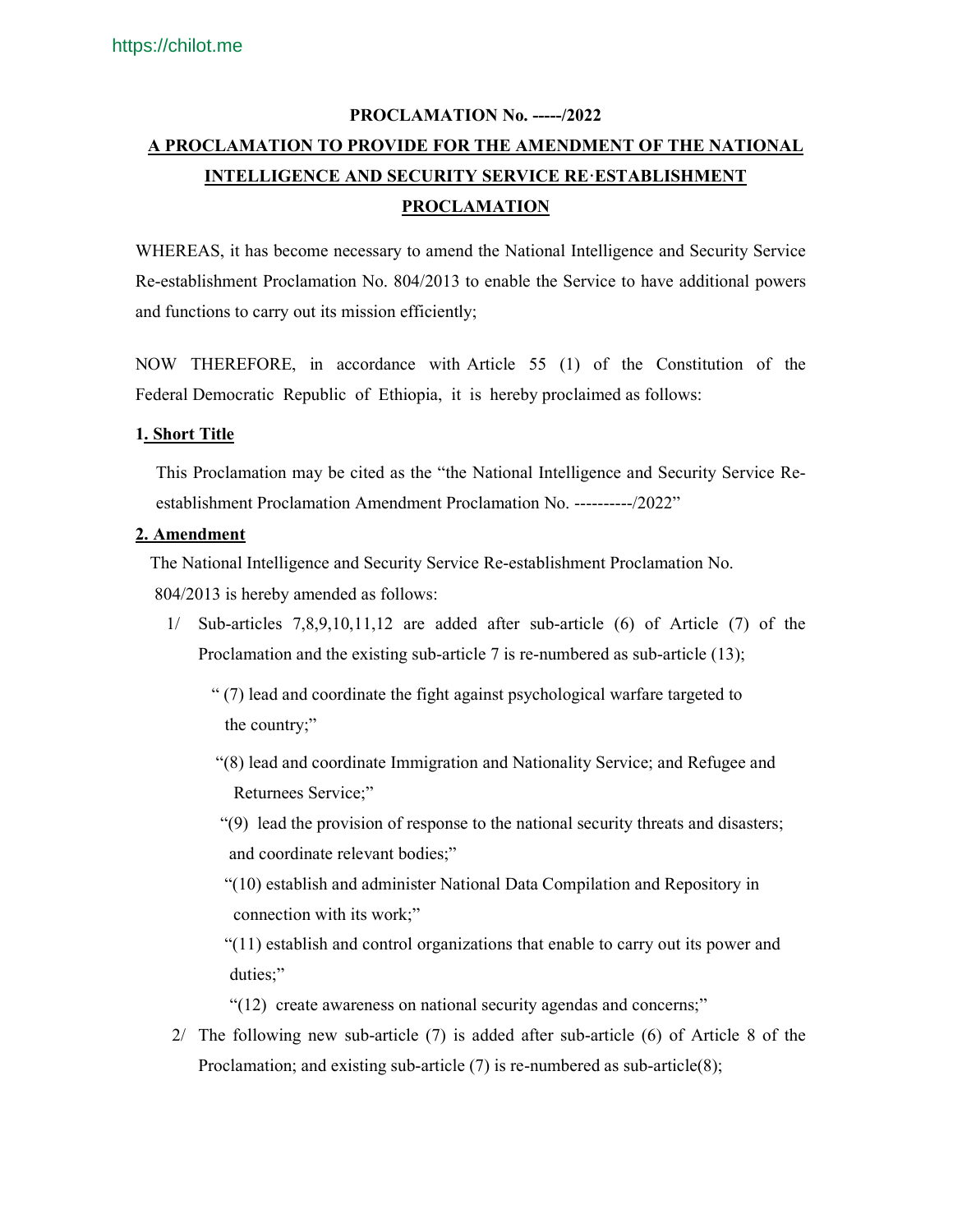"(7) organize and lead the flow and dissemination system of intelligence and security analysis in collaboration with relevant government bodies;"

 $3/$  Sub-articles  $(1),(2),(3),(4)$  and  $(5)$  of Article 11 of the Proclamation are deleted and replaced by the following new sub-articles (1) and (2);

 "(1) a Director General and deputy Director Generals appointed by the Prime Minister; and (2) The necessary staffs. "

- 4/ The following new paragraph (c) is added after paragraph (b) sub article (2) of Article 12 of the Proclamation; and the existing paragraphs  $(c)$ , $(d)$ , $(e)$ , $(f)$  and  $(g)$  are renumbered as paragraphs  $(d)$ ,(e),(f),(g) and (h) respectively.
	- "(c) study and submit the service's employee salary scale and benefits payment system to the government; and implement same upon approval;"

5/ The following new paragraph (c) is added after paragraph (b) sub article (2) of Article 13 of the proclamation and the existing paragraph (c) is re-numbered as paragraph (d);

" (c) income from the service provided."

6/ The following new sub-article (2) is added after sub-article (1) of Article 15 of the proclamation and the existing sub-article (2) and (3) are re-numbered as sub-articles (3) and (4) respectively;

- " (2) Without prejudice to the provisions of sub-article (1) of this Article, the Service may procure goods and services, when it believes that it may be a source of security threat and directly related to intelligence and security, from single supplier or through restricted tendering"
- 7/ The following new Article 17 is added after Article 16 of the Proclamation and the existing Articles 17 to 30 are re-numbered as Article 18 to 31 respectively;

### "17.**Administration of Employee**

"The administration of the employee of the Service shall be governed by a regulation issued by the Council of Ministers."

8/ The following new sub-article (6) is added after sub-article (5) of Article 18 of the Proclamation and the existing sub-article (6) is re-numbered as sub-article (7);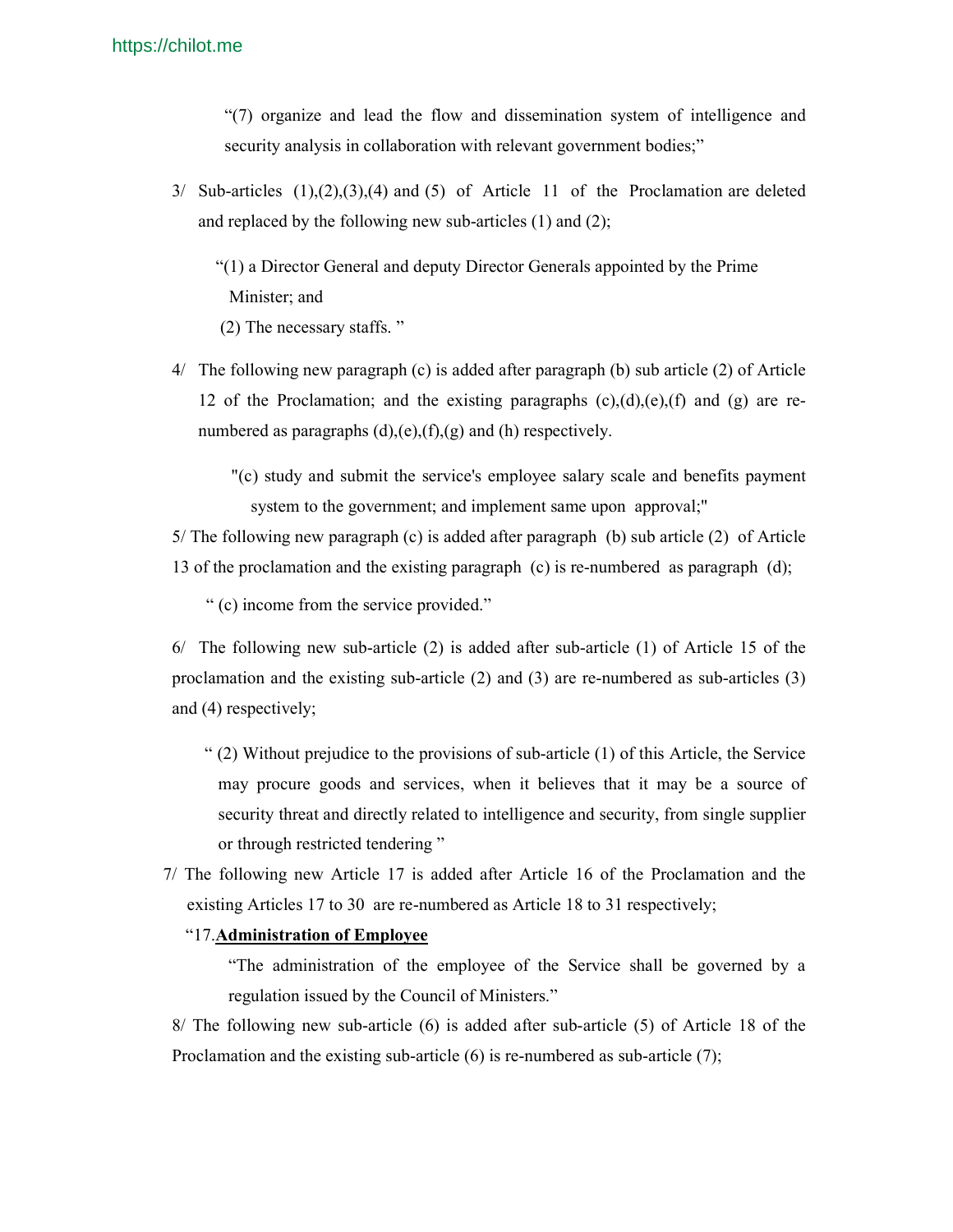" (6) Any employee of the Service shall not be a member of any political party or political organization, or engage in agitation campaign or any other similar activities.

 9/ Sub-article (2) of Article 21 of the Proclamation is deleted and replaced by the following new sub-article (2) paragraphs (a) and (b);

"(2) Whosoever, without being an employee of the Service:

 (a) cheats or pretends or attempts to cheat or pretend in words or action in the name of the Service, an official or employee of the Service or obstructs the peaceful movement or daily activity of a citizen or an institution; or

 (b) disclose any information, intelligence, document, material or recorded information or its source known and obtained in the course of performance of duty or deployment of operation without permission of Director General of the Service;

 shall be punishable in accordance with the relevant provisions of the Criminal Code."

 10/ Sub-article (3) of Article 27 of the Proclamation is deleted and new sub-articles (3) and (4) are added;

"(3) Any person shall use and implement intelligence provided to it by the Service.

 "(4) Whosoever intentionally or negligently fails to respect fully or partially the duties provided under sub-article (1),(2) or (3) of this Article shall be punishable in accordance with the relevant provisions of the Criminal Code."

### **3. Effective Date**

This Proclamation shall enter into force upon the date of publication in the Federal *Negarit Gazeta*.

**Done at Addis Ababa, this ……day of ….. 2022** 

### **SAHLEWORK ZEWDIE**

#### **PRESIDENT OF THE FEDERAL**

#### **DEMOCRATIC REPUBLIC OF ETHIOPIA**